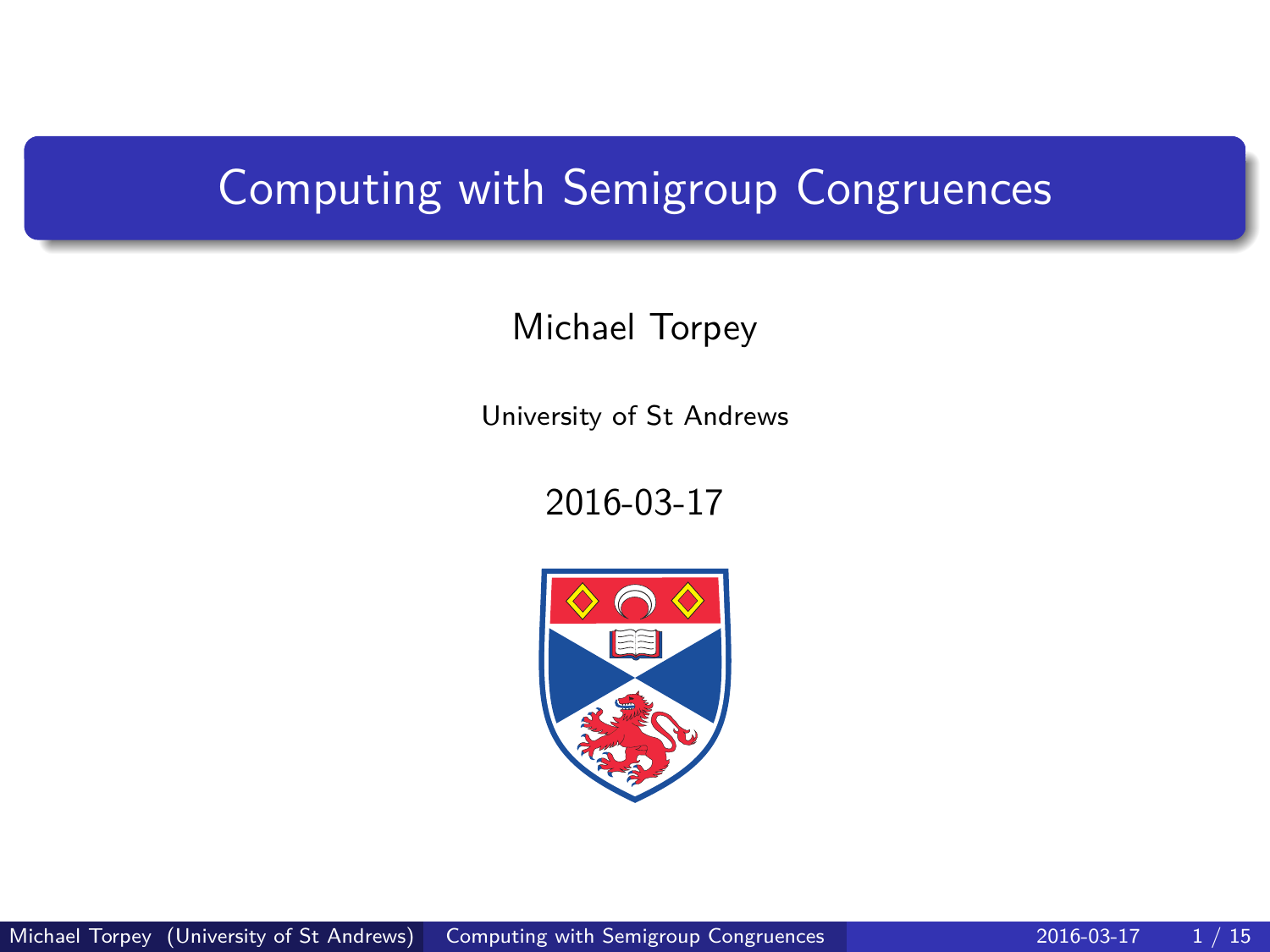### Definition

A **congruence** on a semigroup *S* is an equivalence relation  $\rho \subset S \times S$ such that

$$
(x,y)\in\rho\quad\Rightarrow\quad(ax,ay),(xa,ya)\in\rho,
$$

or equivalently,

$$
(x, y), (s, t) \in \rho \quad \Rightarrow \quad (xs, yt) \in \rho,
$$

for all  $x, y, a, s, t \in S$ .

(we may write  $x \rho y$  for  $(x, y) \in \rho$ )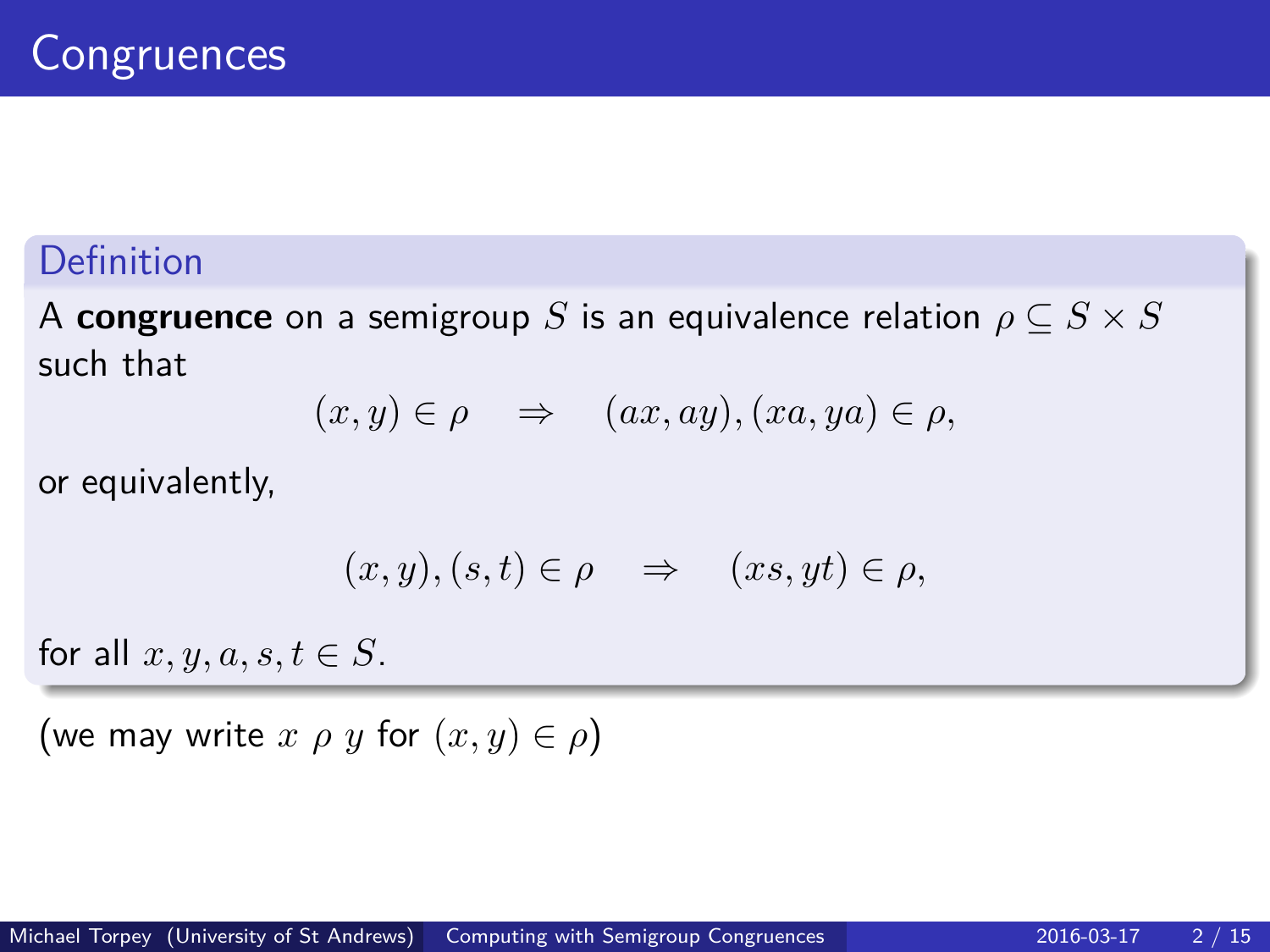List of pairs:  $\{(x_1, x_3), (x_1, x_9), (x_{42}, x_{11}), \dots\}$  ${\sf Partition:} \ \ \{\{x_1, x_3, x_9, x_{14}\}, \{x_2\}, \{x_4, x_5, x_8\}, \dots\}$ ID list: 1*,* 2*,* 1*,* 3*,* 3*,* 4*,* 5*,* 3*,* 1*, . . .*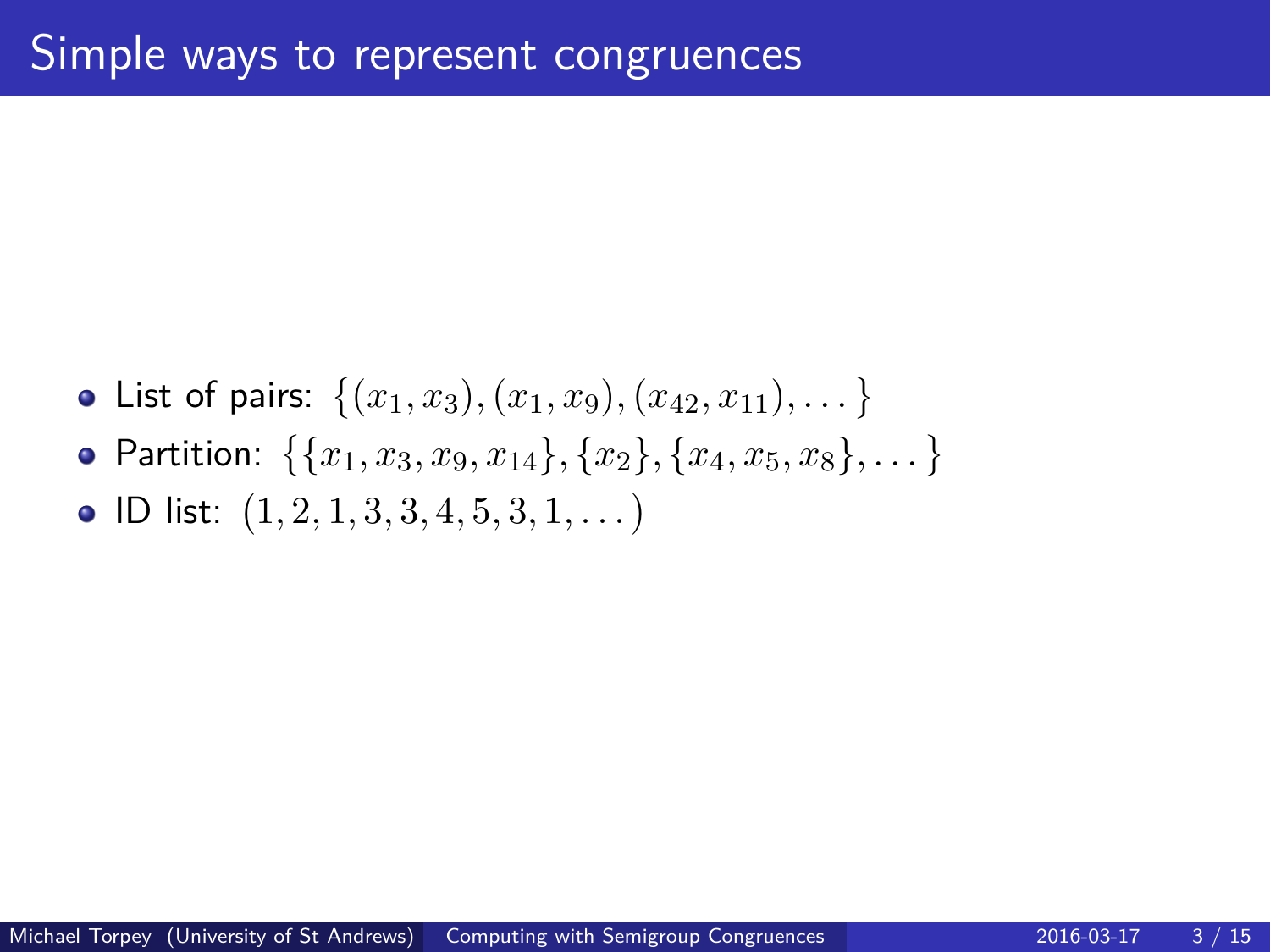Let **R** ⊆ *S* × *S* be a set of pairs.

- Let *ρ* be the least congruence on *S* containing all the pairs in **R**.
- We call **R** a **generating set** for *ρ*.
- Two elements *a* and *b* are *ρ*-related if and only if there exists a sequence

$$
a = a_1 \to a_2 \to \cdots \to a_n = b
$$

such that for each *i* there exist *x, y, z, t* such that

$$
a_i = xzy, \quad a_{i+1} = xty,
$$

and either  $(z, t)$  or  $(t, z)$  is in  $\rho$ .

Finding whether two elements are *ρ*-related has worst-case complexity  $O(|S|^2)$ .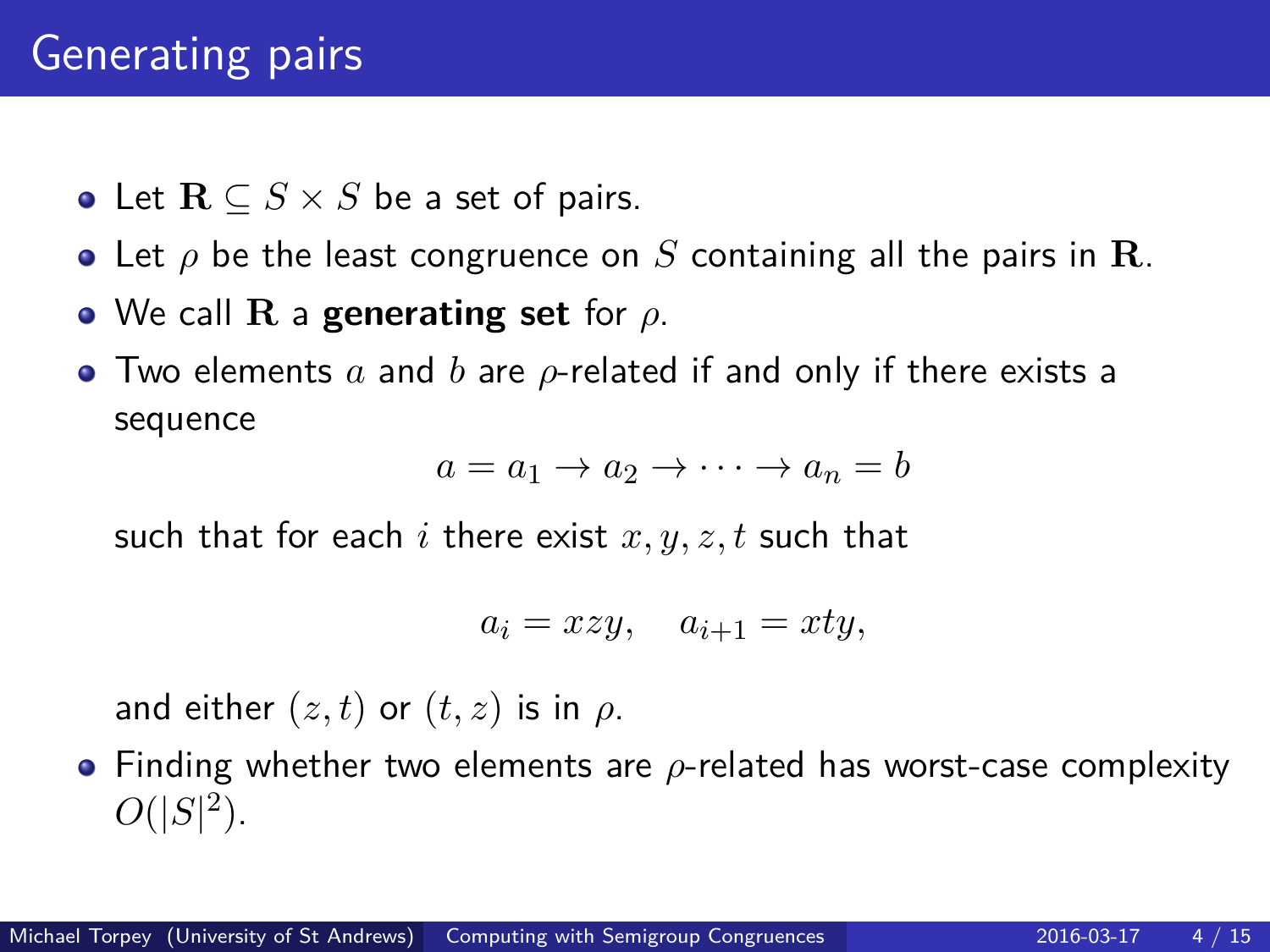## Simple and 0-simple semigroups

### Definition

A semigroup *S* without zero is **simple** if it has no proper ideals.

### Definition

A semigroup *S* with zero is **0-simple** if its only ideals are {0} and *S*.

|        | $*$    | *   | $*$ | *   | $\ast$ |
|--------|--------|-----|-----|-----|--------|
| $*$    | $*$    | $*$ | $*$ | $*$ | $\ast$ |
| $\ast$ | $\ast$ | $*$ | $*$ | $*$ | $\ast$ |
| $*$    | $*$    | *   | $*$ | $*$ | $\ast$ |

| $\ast$ | * | $\ast$ |        |        |        |  |  |  |  |  |
|--------|---|--------|--------|--------|--------|--|--|--|--|--|
| $\ast$ |   |        | $\ast$ | $\ast$ |        |  |  |  |  |  |
|        |   | $\ast$ |        | $\ast$ | $\ast$ |  |  |  |  |  |
|        |   | $\ast$ |        | $\ast$ | ×      |  |  |  |  |  |
| *      |   |        |        |        |        |  |  |  |  |  |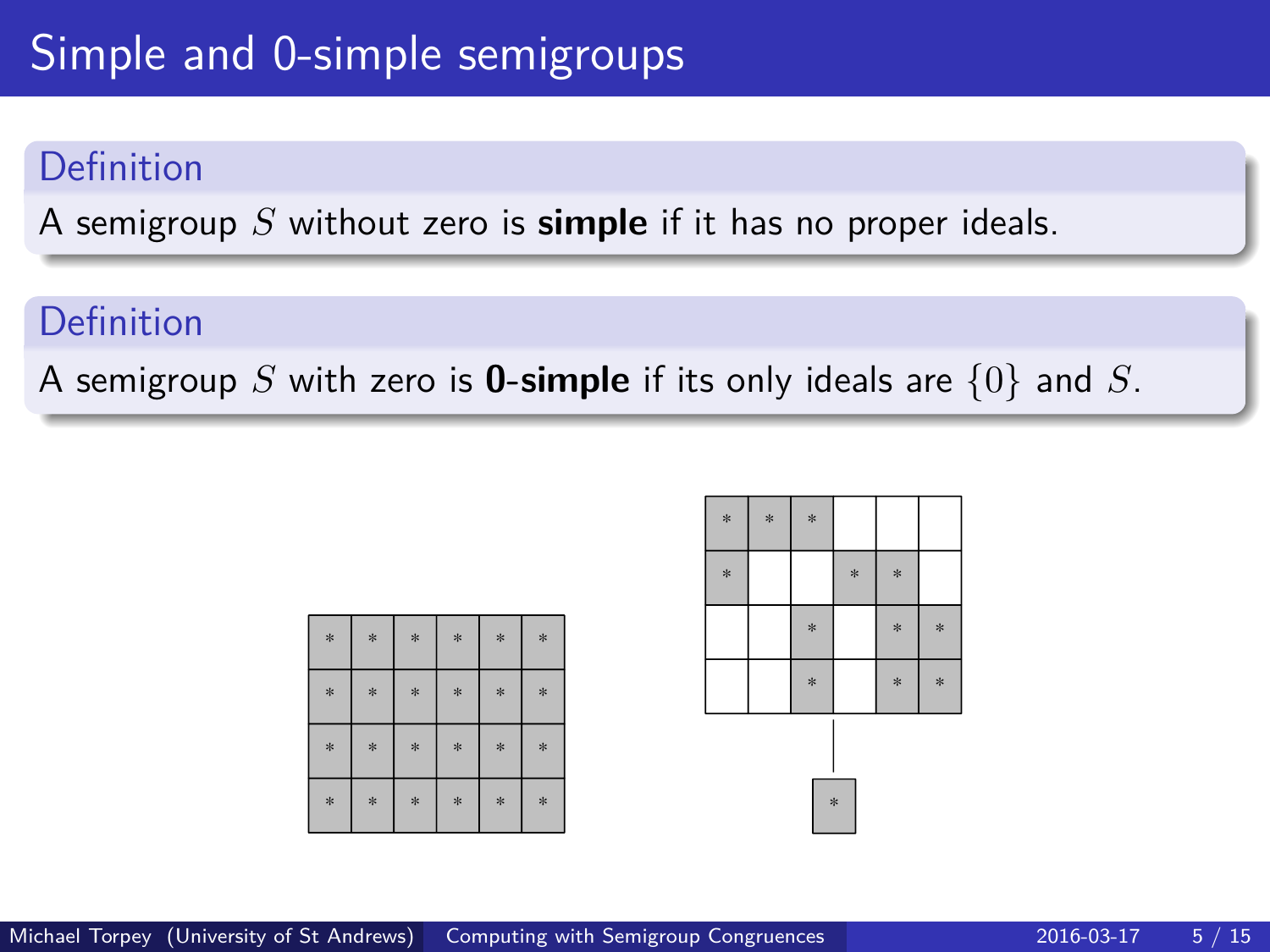### Theorem (Rees)

Every completely 0-simple semigroup is isomorphic to a Rees 0-matrix semigroup

 $\mathcal{M}^0[G; I, \Lambda; P],$ 

where *G* is a group and *P* is regular. Conversely, every such Rees 0-matrix semigroup is completely 0-simple.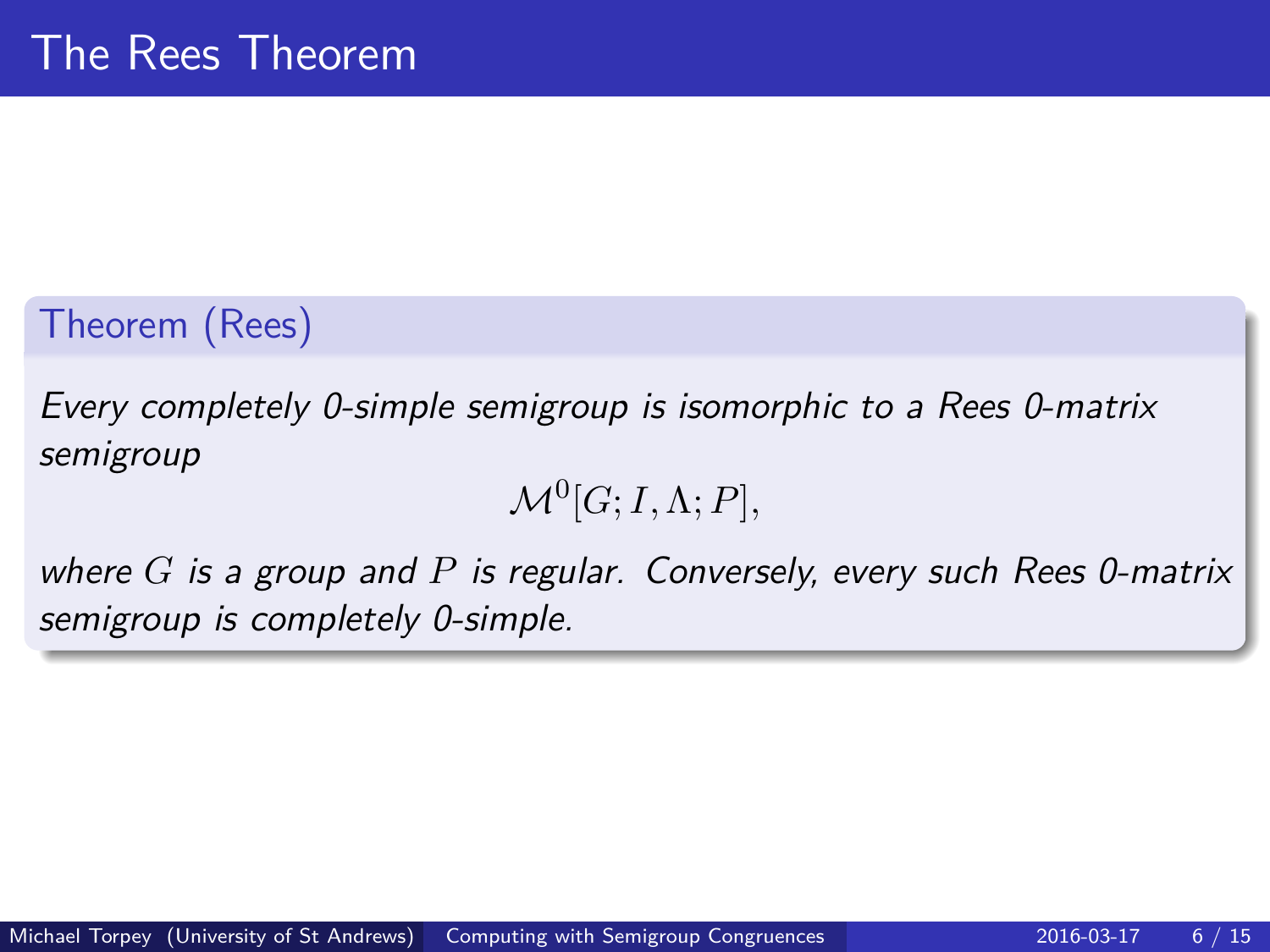### Definition

For a finite 0-simple Rees 0-matrix semigroup M<sup>0</sup> [*G*; *I,*Λ; *P*], a **linked triple** is a triple

$$
(N,\mathcal{S},\mathcal{T})
$$

consisting of a normal subgroup  $N \triangleleft G$ , an equivalence relation S on I and an equivalence relation  $T$  on  $\Lambda$ , such that the following are satisfied:

- $\bullet$  S only relates columns which have zeroes in the same places,
- $\bullet$   $\tau$  only relates rows which have zeroes in the same places,
- **3** For all  $i, j \in I$  and  $\lambda, \mu \in \Lambda$  such that  $p_{\lambda i}, p_{\lambda i}, p_{\mu i}, p_{\mu j} \neq 0$  and either  $(i, j) \in S$  or  $(\lambda, \mu) \in T$ , we have that  $q_{\lambda \mu i j} \in N$ , where

$$
q_{\lambda\mu ij} = p_{\lambda i} p_{\mu i}^{-1} p_{\mu j} p_{\lambda j}^{-1}.
$$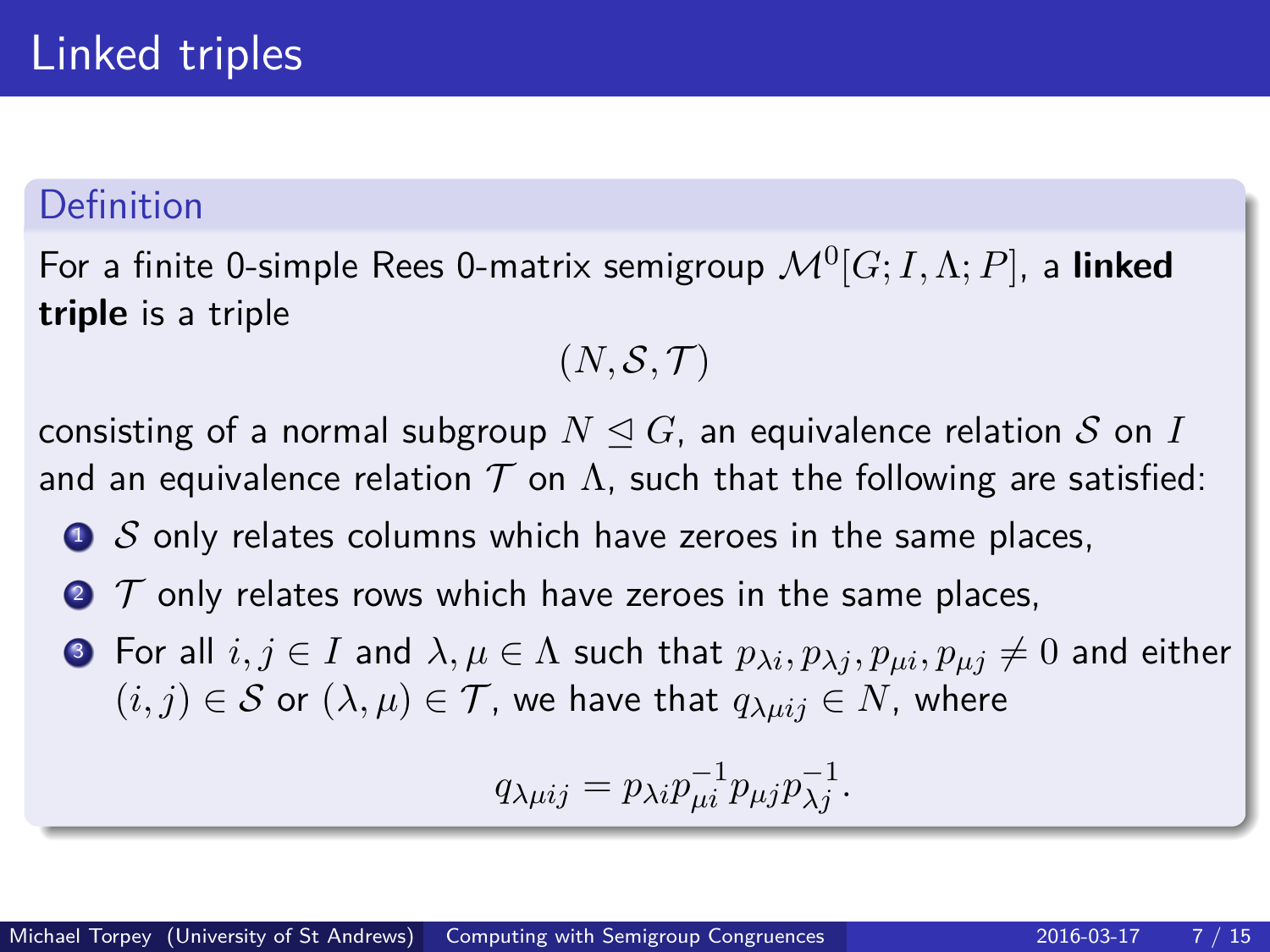A finite 0-simple semigroup *S* has a bijection Γ between its non-universal congruences and its linked triples,

 $\Gamma: \rho \mapsto (N, \mathcal{S}, \mathcal{T})$ 

We may write  $\rho$  as  $[N, \mathcal{S}, \mathcal{T}]$ .

Two non-zero elements  $(i, a, \lambda)$  and  $(j, b, \mu)$  are  $\rho$ -related if and only if

$$
\bullet \ \ (i,j) \in \mathcal{S};
$$

$$
\bullet\; (\lambda,\mu)\in\mathcal{T};
$$

 $\textbf{3}$   $(p_{\xi i}ap_{\lambda x})(p_{\xi j}bp_{\mu x})^{-1}\in N$  for some  $x\in I, \xi\in \Lambda$  such that  $p_{\xi i}, p_{\xi i}, p_{\lambda x}, p_{\mu x} \neq 0.$ 

This can be determined in constant time.

 $(i, a, \lambda)$  is related to 0 only in the universal congruence  $S \times S$ .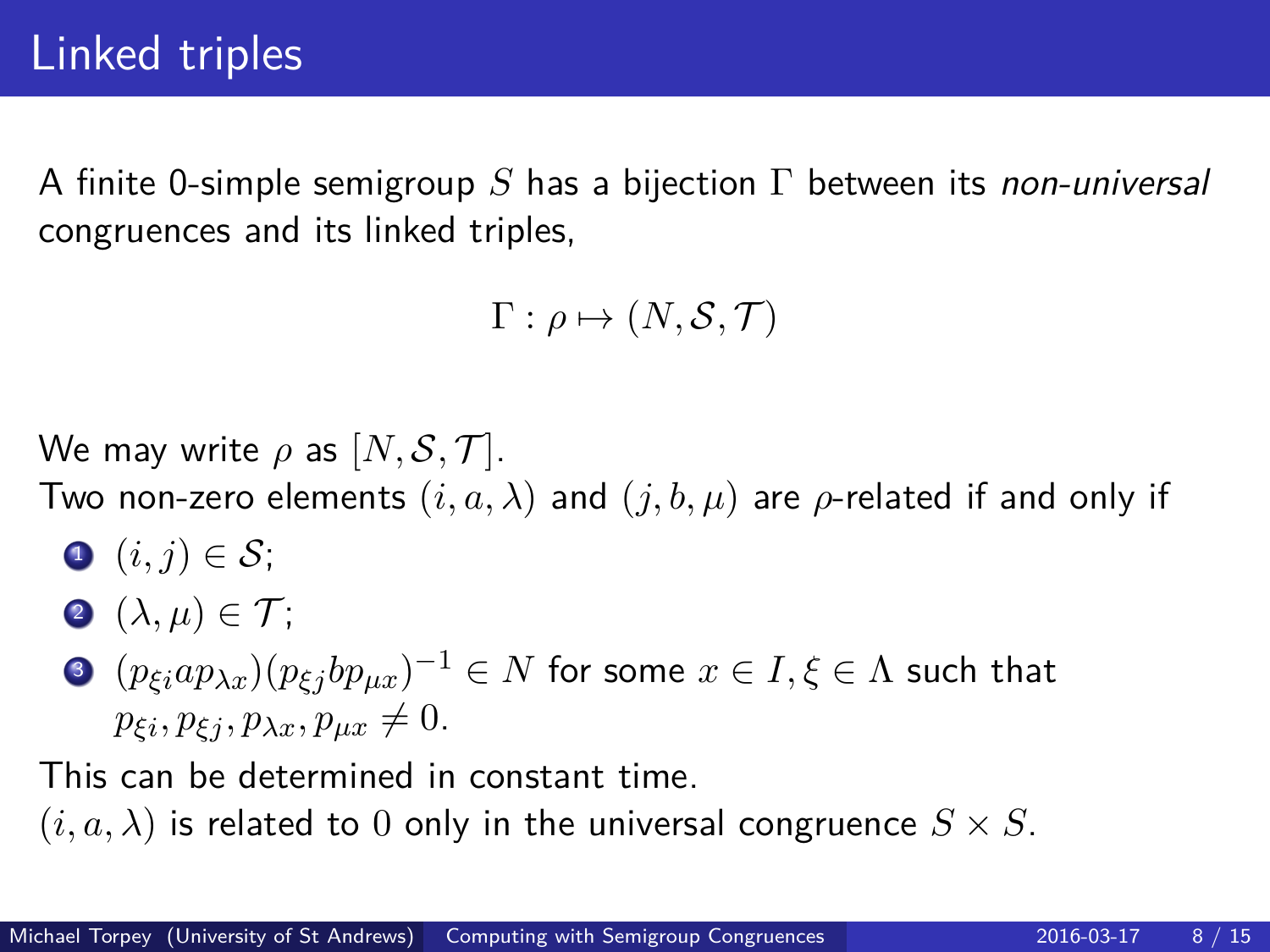## Finding a congruence's linked triple

- Clearly, if we have a congruence's linked triple, we should use it for all calculations. But what if we do not?
- We want an algorithm to find a linked triple  $(N, \mathcal{S}, \mathcal{T})$  from a set of generating pairs **R**.
- First observe the following:

#### Lemma

If  $(N_1, S_1, T_1)$  and  $(N_2, S_2, T_2)$  are linked triples such that

$$
N_1 \leq N_2, \quad \mathcal{S}_1 \subseteq \mathcal{S}_2, \quad \mathcal{T}_1 \subseteq \mathcal{T}_2,
$$

then  $[N_1, \mathcal{S}_1, \mathcal{T}_1] \subseteq [N_2, \mathcal{S}_2, \mathcal{T}_2]$ .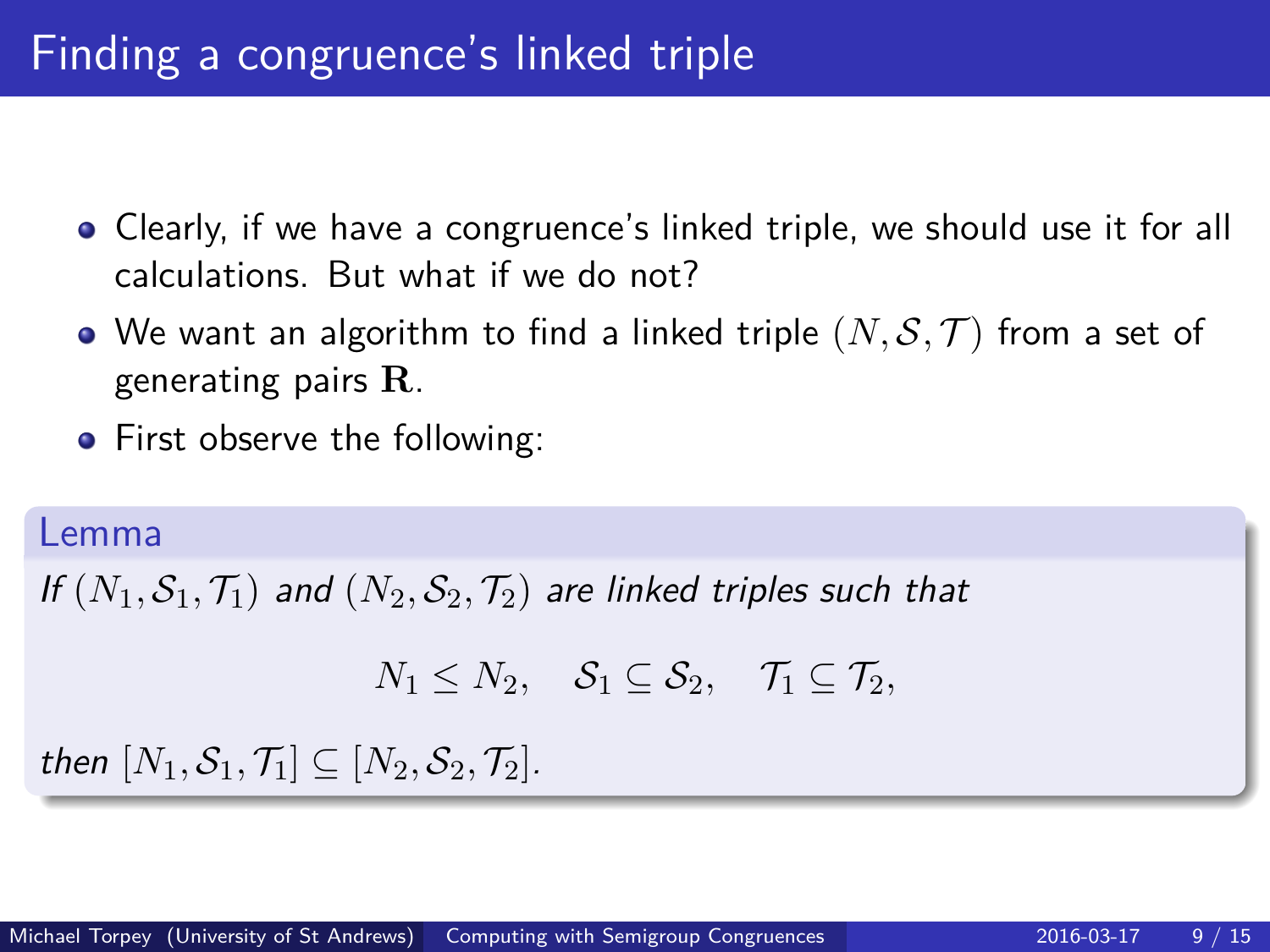Our strategy:

- Find any elements that must be in *N* because of **R**.
- Find any pairs of columns that must be in S because of **R**.
- Find and pairs of rows that must be in  $\mathcal T$  because of **R**.
- Add any elements and pairs necessary for  $(N, \mathcal{S}, \mathcal{T})$  to be *linked*.
- Watch out for anything that would force this to be the universal congruence  $S \times S$ .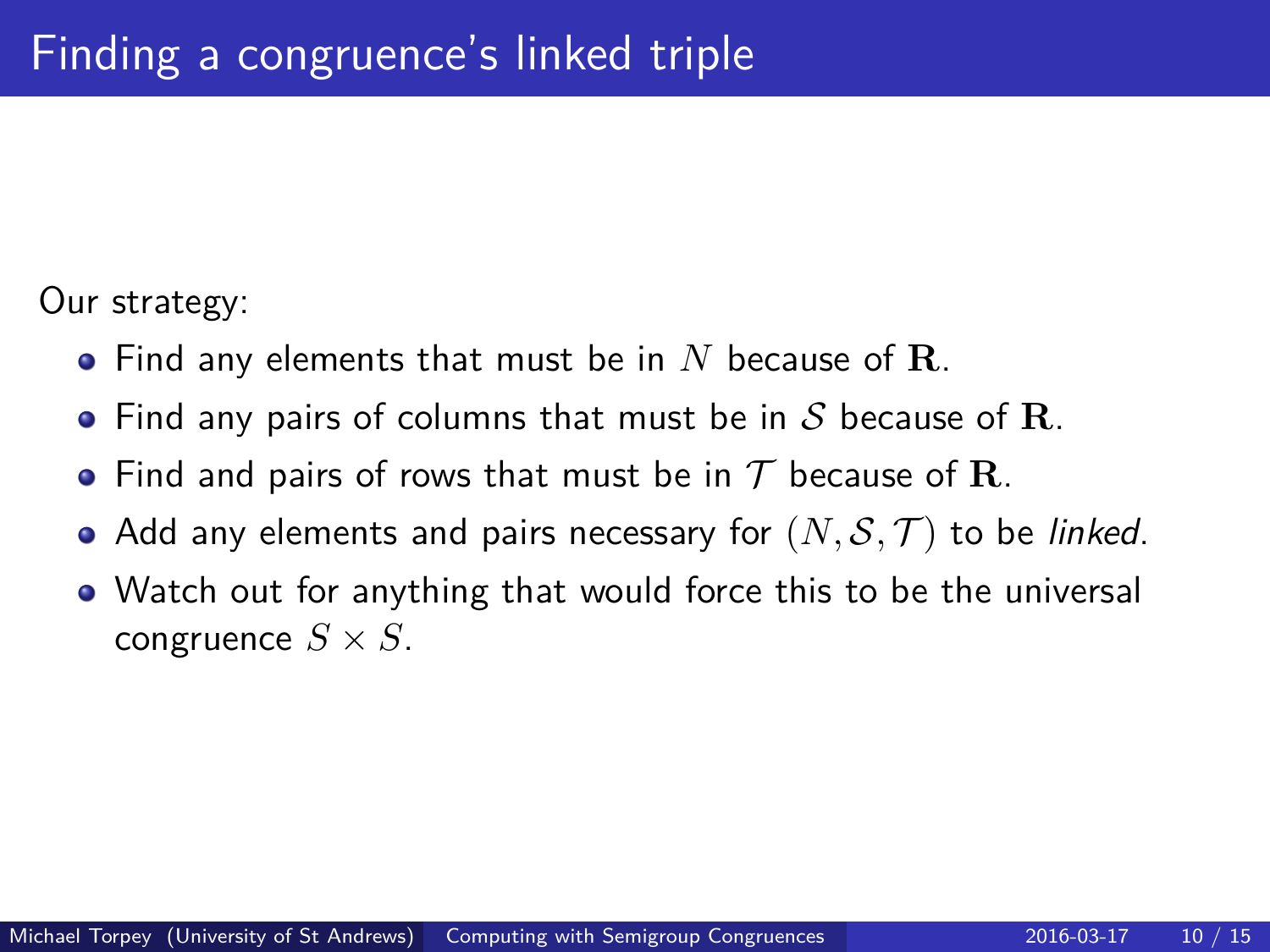# The algorithm

 $\textbf{Required: } S = \mathcal{M}^0[G; I, \Lambda; P]$  is a finite 0-simple Rees 0-matrix semigroup **procedure** LinkedTriple(**R**)

```
N := \varnothing\mathcal{S} := \Delta_I\mathcal{T} := \Delta_{\Lambda}for (x, y) \in \mathbf{R} do
if x = y then
     Skip this pair
else if x = 0 or y = 0 then
     return "Universal Congruence" (no linked triple)
end if
Let x = (i, a, \lambda)Let y = (i, b, u)if (i, j) \notin \varepsilon_I or (\lambda, \mu) \notin \varepsilon_\Lambda then
     return "Universal Congruence" (no linked triple)
end if
```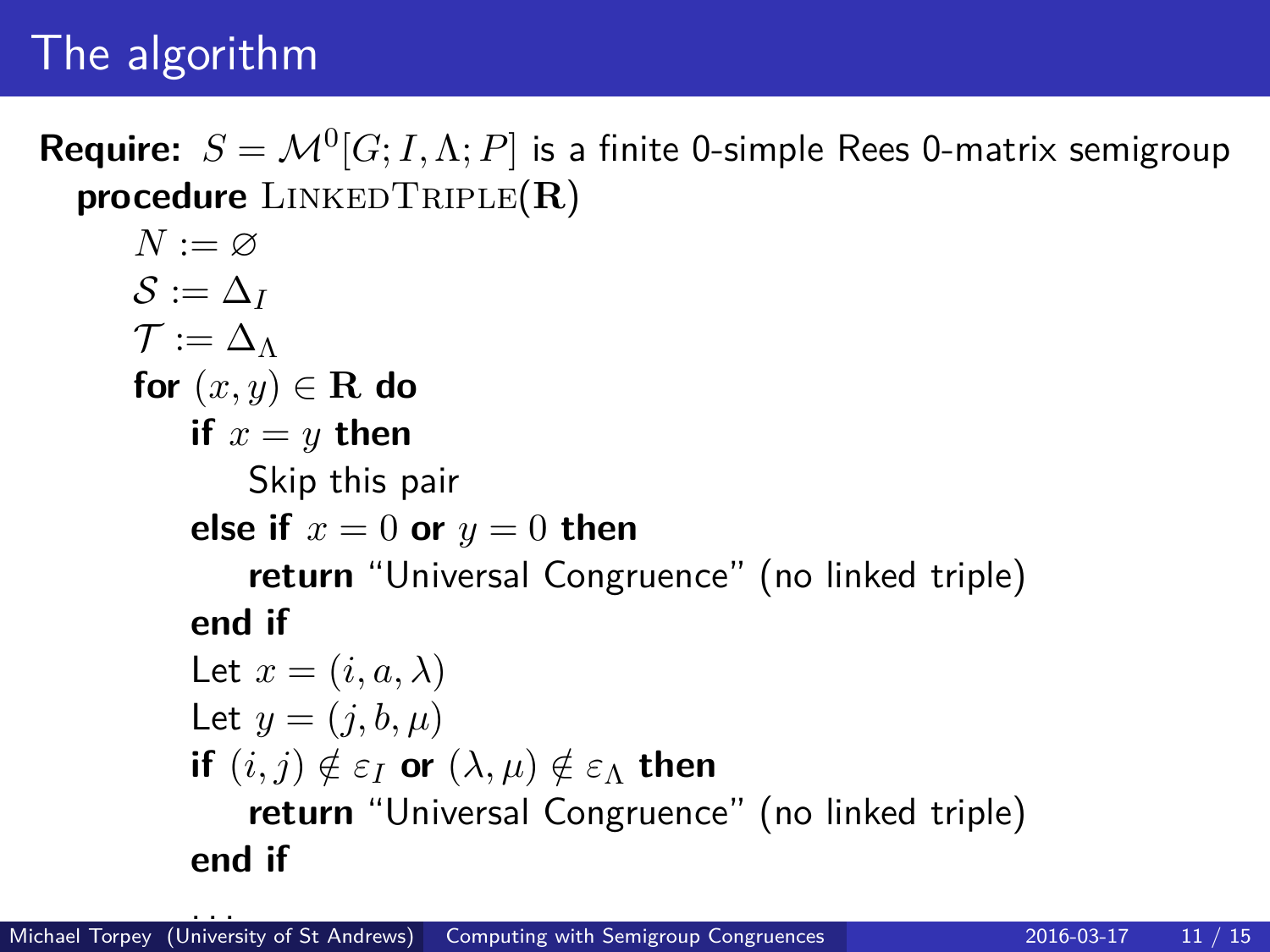# The algorithm

. . .

 $\textbf{Required: } S = \mathcal{M}^0[G; I, \Lambda; P]$  is a finite 0-simple Rees 0-matrix semigroup **procedure** LinkedTriple(**R**)

```
for (x, y) \in \mathbf{R} do
```
. . .

. . .

*.* Combine row and column classes  $Union(\mathcal{S}, i, j)$ UNION $(\mathcal{T}, \lambda, \mu)$ 

*.* Add generators for normal subgroup Choose  $\nu \in \Lambda$  such that  $p_{\nu i} \neq 0$ Choose  $k \in I$  such that  $p_{\lambda k} \neq 0$  $\mathsf{Add}\,\left(p_{\nu i} a p_{\lambda k}\right)\! (p_{\nu j} b p_{\mu k})^{-1}$  to  $N$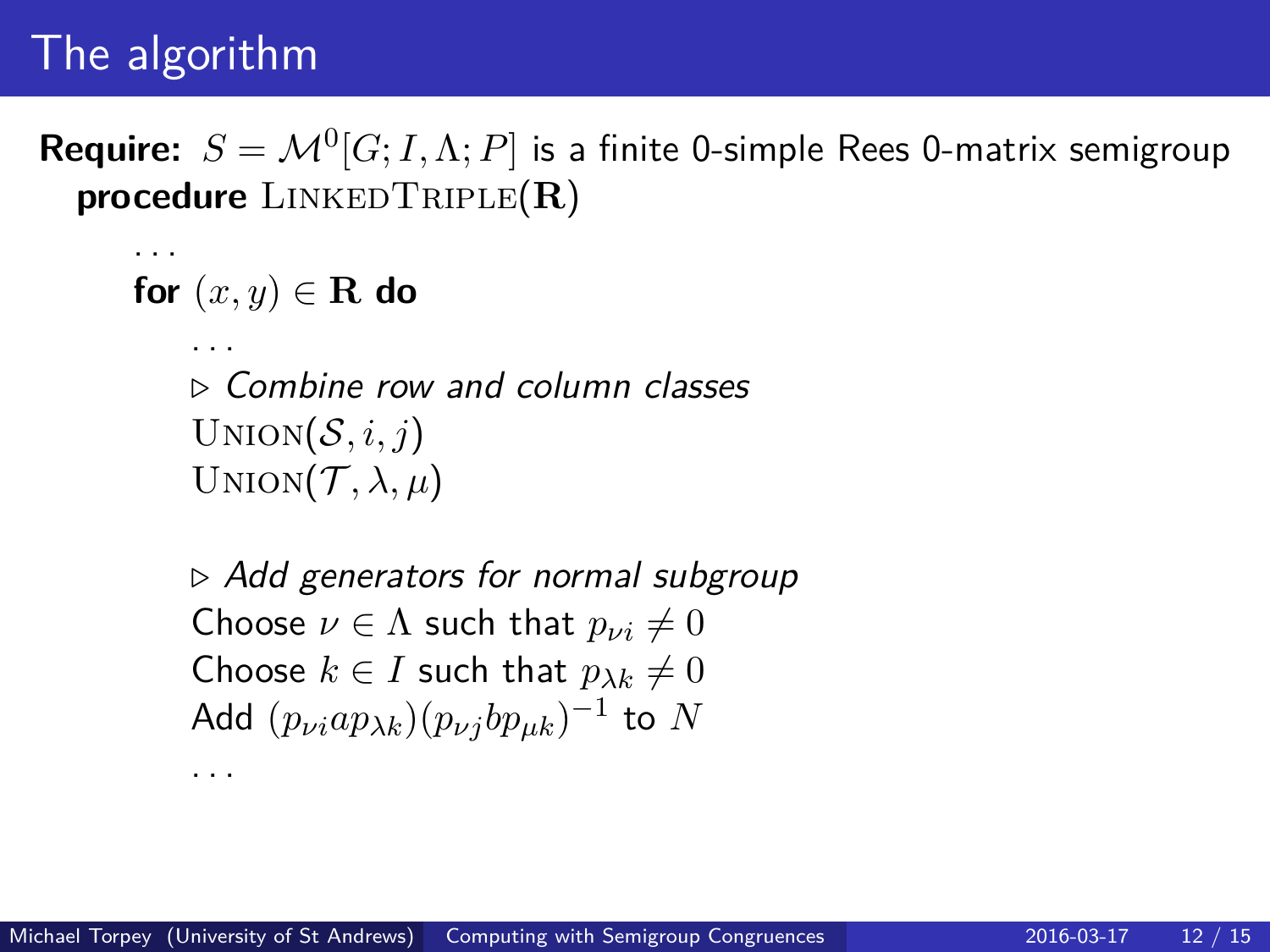# The algorithm

 $\textbf{Required: } S = \mathcal{M}^0[G; I, \Lambda; P]$  is a finite 0-simple Rees 0-matrix semigroup **procedure** LinkedTriple(**R**)

```
. . .
for (x, y) \in \mathbf{R} do
      . . .
     . Add more generators for normal subgroup
     for \xi \in \Lambda \setminus \{\nu\} such that p_{\xi i} \neq 0 do
          Add qνξij to N
     end for
     for x \in I \setminus \{k\} such that p_{\lambda x} \neq 0 do
          Add q_{\lambda\mu kx} to Nend for
end for
N := \langle\langle N \rangle\ranglereturn (N, \mathcal{S}, \mathcal{T})end procedure
```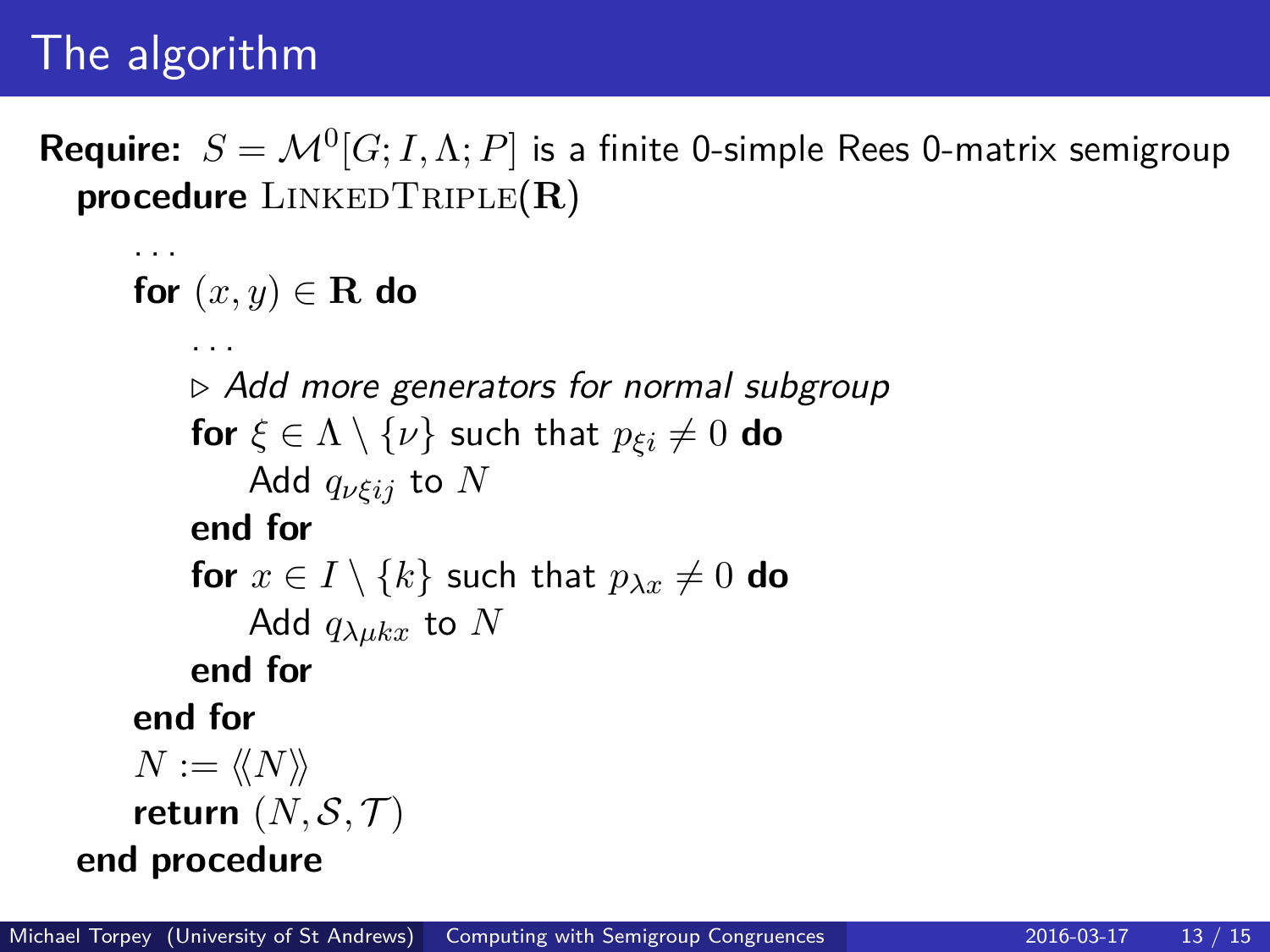- Finding the linked triple is fast.
- Doesn't require enumerating *S*.
- Transforms an  $O(|S|^2)$  time problem into  $O(1)$ .
- Other information can be found from  $(N, \mathcal{S}, \mathcal{T})$ : number of congruence classes, size of congruence classes, etc.
- A list of all congruences on *S* can be found.